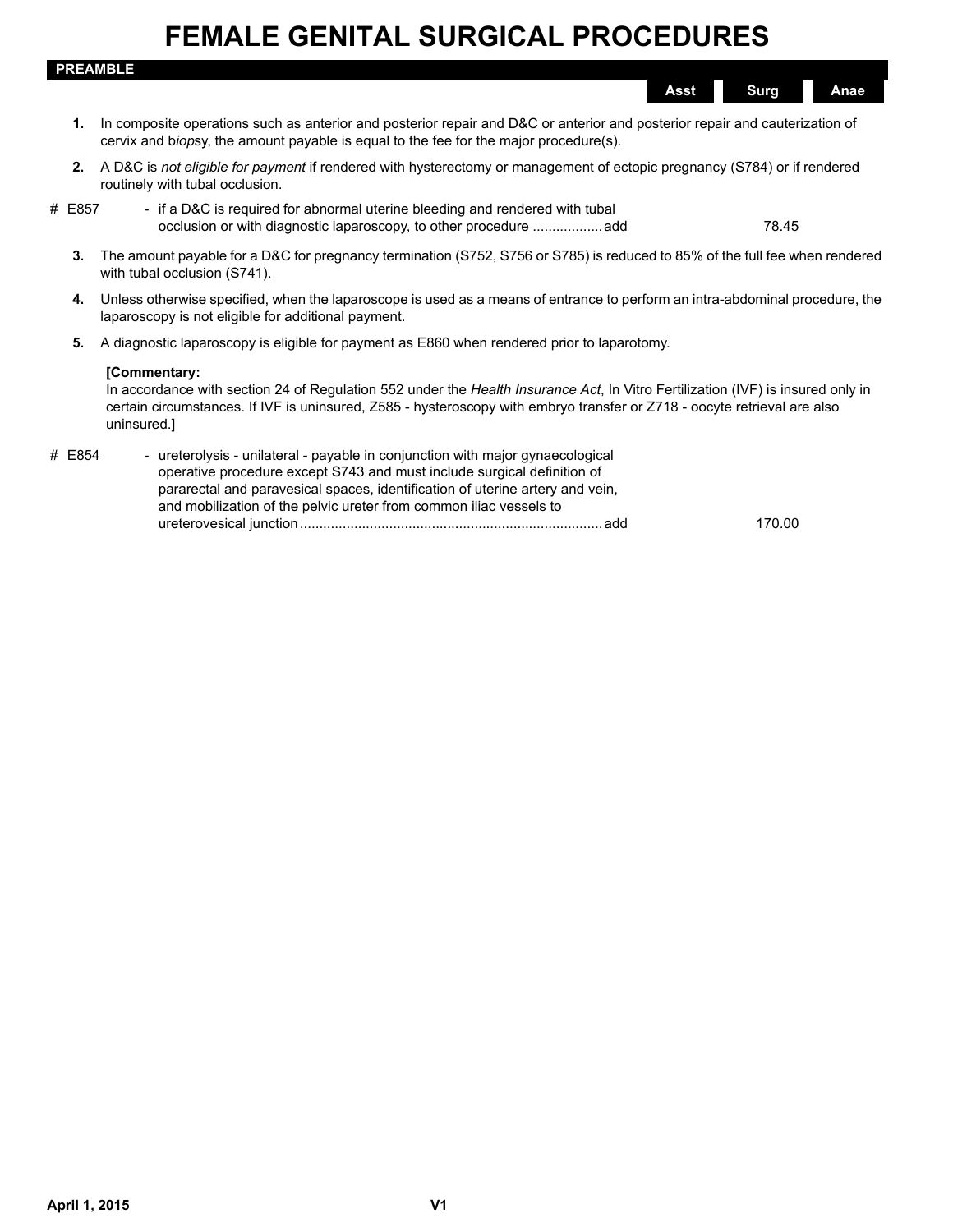|                        | <b>VULVA AND INTROITUS</b>                                                  | <b>Asst</b> | <b>Surg</b>             | Anae |
|------------------------|-----------------------------------------------------------------------------|-------------|-------------------------|------|
|                        | Abscess of vulva, Bartholin or Skene's gland - incision and drainage        |             |                         |      |
| Z714<br>E542<br># Z715 |                                                                             | 6           | 17.30<br>11.15<br>50.90 | 6    |
| # Z716                 |                                                                             | 6           | 71.90                   | 6    |
|                        | <b>EXCISION</b>                                                             |             |                         |      |
|                        | Biopsy(ies) - when sole procedure                                           |             |                         |      |
| Z477<br>E542<br># Z475 |                                                                             | 6           | 26.85<br>11.15<br>50.90 | 6    |
| # S707                 |                                                                             |             | 92.30                   | 6    |
| # S706                 |                                                                             | 6           | 112.00                  | 6    |
|                        | Condylomata - single or multiple                                            |             |                         |      |
|                        | Chemical and/or cryosurgery                                                 |             |                         |      |
| Z733                   | Surgical excision or electrodesiccation or $CO2$ laser                      |             | 11.05                   |      |
| Z736                   |                                                                             |             | 26.85                   |      |
| # Z769                 |                                                                             |             | 115.10                  | 6    |
|                        | <b>Vulvectomy</b>                                                           |             |                         |      |
| # S703                 |                                                                             | 6           | 257.05                  | 6    |
| # S704                 |                                                                             | 6           | 431.45                  | 6    |
|                        | <b>REPAIR</b>                                                               |             |                         |      |
| # S708                 | Non-obstetrical injury to vulva and/or vagina, and/or perineum (see General |             | $L_{\rm C}$             | I.C  |
| # S701                 | Repair of infibulation - resulting from female genital mutilation           |             | 115.00                  | 6    |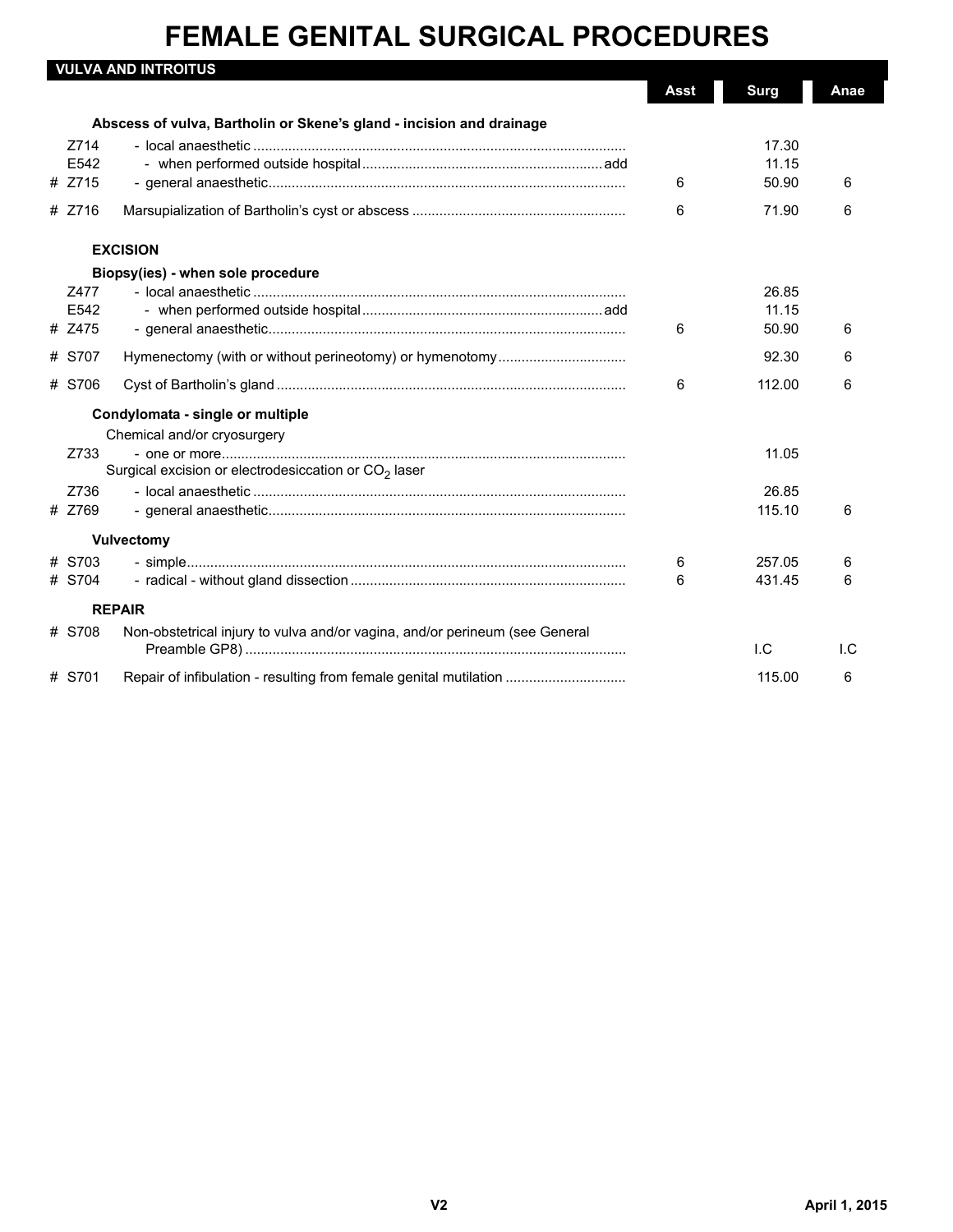| <b>VAGINA</b>    |                                                                             |      |             |      |
|------------------|-----------------------------------------------------------------------------|------|-------------|------|
|                  |                                                                             | Asst | <b>Surg</b> | Anae |
|                  | <b>ENDOSCOPY</b>                                                            |      |             |      |
| Z478             |                                                                             |      | 50.90       | 6    |
|                  | Note:                                                                       |      |             |      |
|                  | Culdoscopy - see Z552 - Abdomen, Peritoneum and Omentum - Digestive System. |      |             |      |
|                  | <b>INCISION</b>                                                             |      |             |      |
| # S712           |                                                                             |      | 115.00      | 6    |
| Z728             |                                                                             |      | 92.30       | 6    |
|                  | <b>EXCISION</b>                                                             |      |             |      |
|                  | Biopsy(ies) - when sole procedure                                           |      |             |      |
| Z722             |                                                                             |      | 26.85       |      |
| F <sub>542</sub> |                                                                             |      | 11.15       |      |
| # Z723           |                                                                             |      | 92.30       | 6    |
|                  |                                                                             |      |             |      |
| # S715           |                                                                             | 6    | 123.70      | 6    |
| # S742           |                                                                             | 6    | 349.00      | 6    |
| # S702           |                                                                             | 6    | 123.70      | 6    |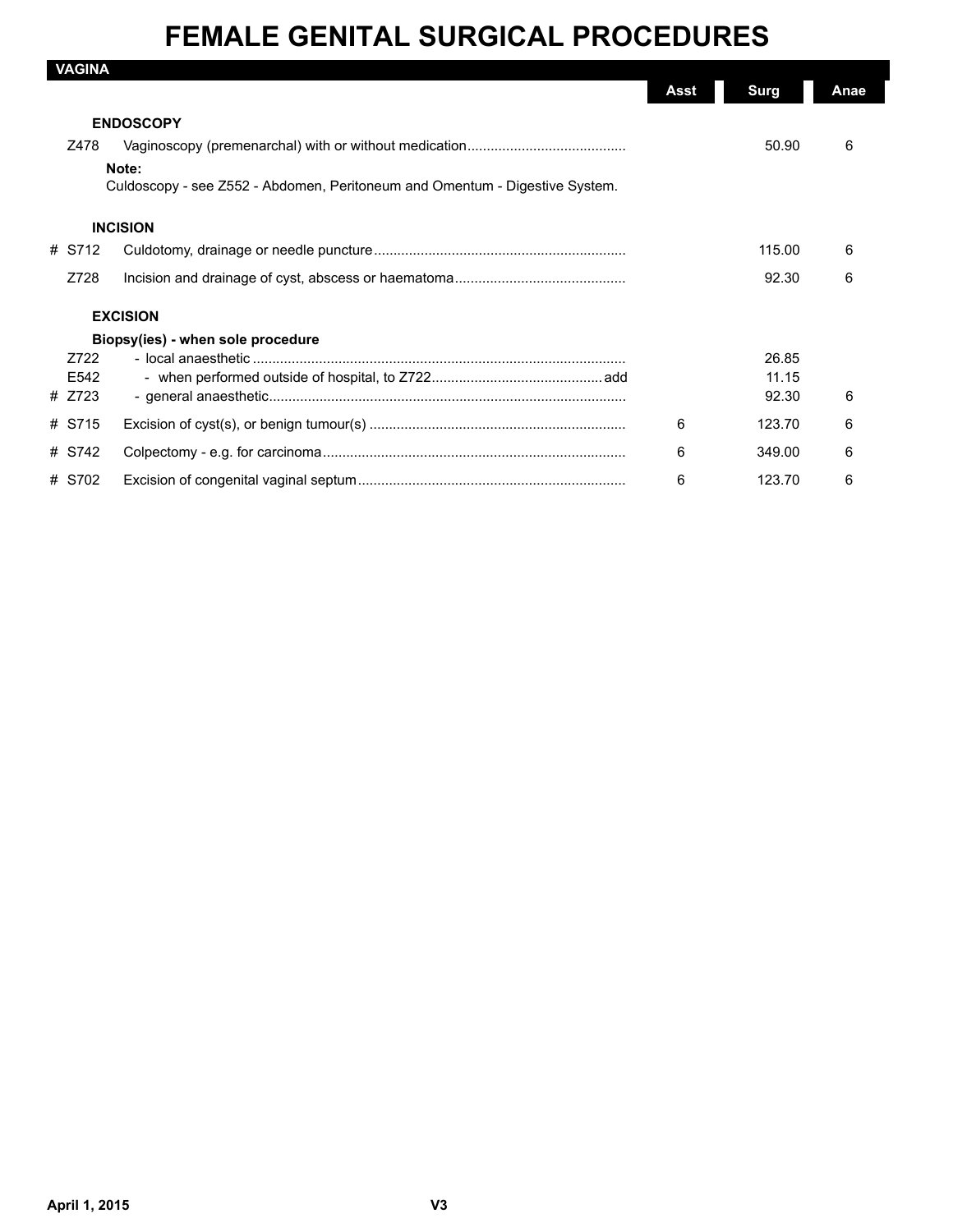| <b>VAGINA</b> |                                                                                   | <b>Asst</b> | <b>Surg</b> | Anae |
|---------------|-----------------------------------------------------------------------------------|-------------|-------------|------|
|               | <b>REPAIR</b>                                                                     |             |             |      |
| # S716        |                                                                                   | 6           | 164.00      | 7    |
|               | <b>Anterior and posterior</b>                                                     |             |             |      |
| # S717        |                                                                                   | 6           | 303.40      | 7    |
| # S718        |                                                                                   | 6           | 349.00      | 7    |
|               | Posterior repair and repair of                                                    |             |             |      |
| # S719        |                                                                                   | 6           | 307.80      | 7    |
| # S723        |                                                                                   | 6           | 272.40      | 6    |
|               | <b>Anterior repair</b>                                                            |             |             |      |
| # S720        | - with or without posterior repair and repair of uterine prolapse (Fothergill or  |             |             |      |
|               |                                                                                   | 6           | 349.00      | 7    |
| # S721        |                                                                                   | 6           | 349.00      | 7    |
|               | Post hysterectomy vault prolapse                                                  |             |             |      |
| # S722        | - repair by vaginal approach, may include enterocoele and/or anterior and         |             |             |      |
|               |                                                                                   | 6           | 349.00      | 7    |
| # S812        | - repeat - repair by vaginal approach, may include enterocoele and/or anterior    |             |             |      |
|               |                                                                                   | 6           | 453.70      | 7    |
|               | Abdominal approach to vaginal vault prolapse                                      |             |             |      |
| # S760        |                                                                                   | 6           | 349.00      | 6    |
| # S813        |                                                                                   | 6           | 453.70      | 6    |
| # S761        | Combined abdominal/vaginal approach for vaginal vault prolapse                    | 7           | 431.45      | 7    |
| # E862        | - when performed laparoscopically, to S760, S813 or S761 add 25%                  |             |             |      |
| # S724        | Perineorrhaphy (not eligible for payment with delivery or other vaginal surgery   |             |             |      |
|               |                                                                                   | 6           | 122.75      | 6    |
| # S725        |                                                                                   | 6           | 257.05      | 7    |
| # S726        |                                                                                   | 6           | I.C         | 6    |
|               | <b>Closure of fistula</b>                                                         |             |             |      |
| # S523        |                                                                                   | 6           | 772.40      | 6    |
| # S231        |                                                                                   | 6           | 338.55      | 6    |
| # S729        |                                                                                   | 6           | 560.95      | 6    |
| # S709        |                                                                                   | 6           | 374.85      | 6    |
|               | <b>Retropubic Urethropexy</b>                                                     |             |             |      |
| # S549        |                                                                                   | 6           | 376.70      | 6    |
| # S546        | Repeat procedure for failed retropubic or vaginal surgery for stress incontinence | 6           | 489.70      | 7    |
| # E862        | - when performed laparoscopically, to S549 or S546 add 25%                        |             |             |      |
| # S815        | Tension free vaginal tape mid-urethral sling by any method/approach               | 6           | 381.60      | 6    |
|               | <b>Payment rules:</b>                                                             |             |             |      |

Cystoscopy (Z606) is *not eligible for payment* with S815 unless the cystoscopy is rendered for suspicion of disease.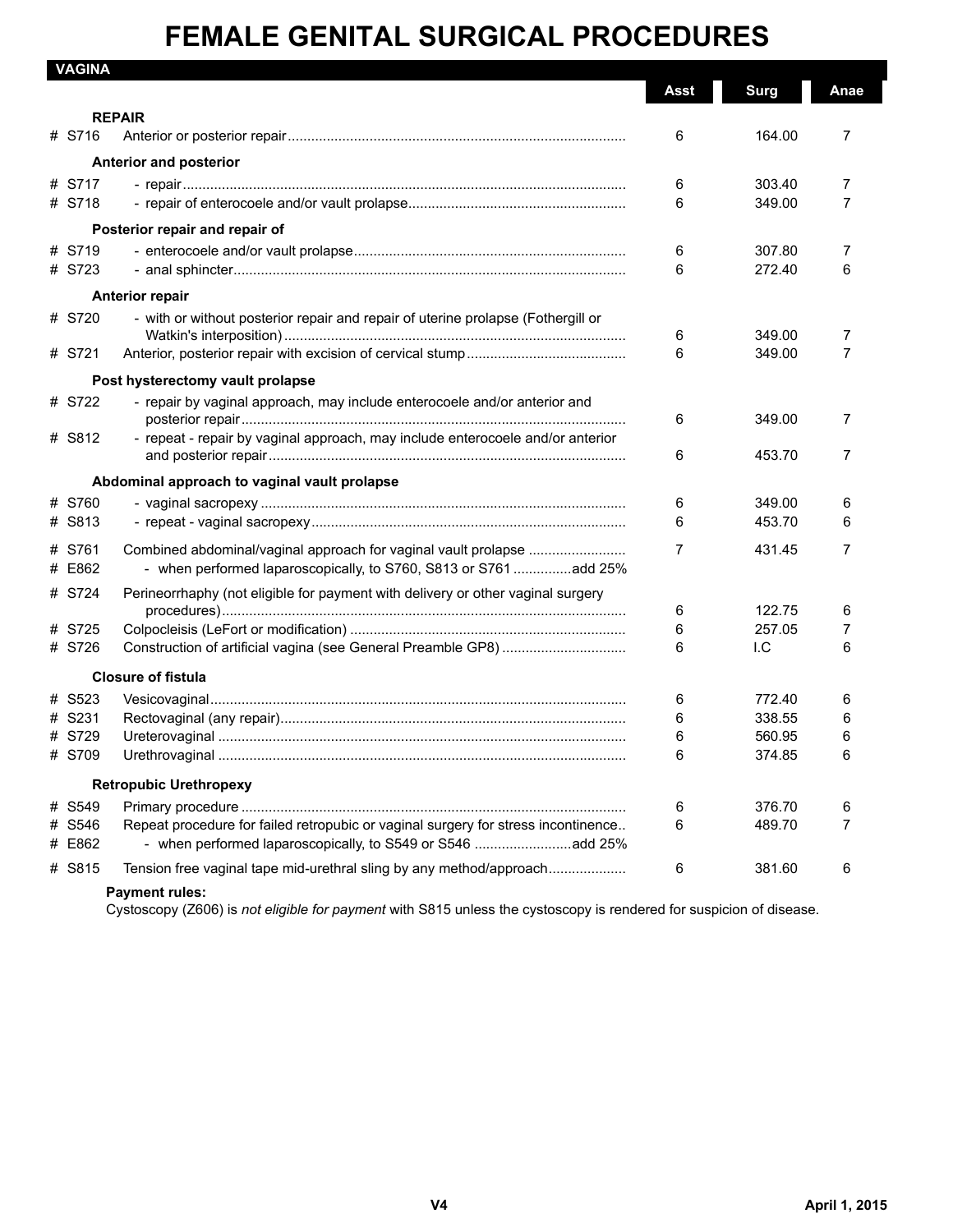**Asst Surg Anae**

### **Combined Abdominal-Vaginal Procedure for Stress Incontinence (Sling Procedure)**

#### **[Commentary:**

Combined abdominal vaginal sling procedures are indicated for the management of stress incontinence or genital prolapse, particularly following previous failed anti-incontinence procedures of any kind, or a very large cystocoele. The procedure usually entails entry into the space of Retzius through an abdominal approach (open or laparoscopic) in conjunction with an anterior vaginal dissection (*with or without* cystoscopy) following which the sling material (autologous, synthetic or xenograft) is passed through the perineal membrane, placed under appropriate tension at the bladder neck, and sutured to Cooper's ligament bilaterally.]

#### **Payment rules:**

- **1.** Anti-prolapse procedures or other anti-incontinence procedures are *not eligible for payment* when rendered with combined abdominal-vaginal procedures for stress incontinence (sling procedures).
- **2.** Cystoscopy (Z606) is *not eligible for payment* with combined abdominal-vaginal procedures for stress incontinence (sling procedures) unless the cystoscopy is rendered for suspicion of disease.

#### **[Commentary:**

**Primary approach**

Those procedures listed under the titles "Following one previous failed procedure" or "Following two or more previously failed procedures" are eligible for payment following failure of the appropriate number of any listed procedure.]

|            | Primary approach                                                                    |   |           |                |
|------------|-------------------------------------------------------------------------------------|---|-----------|----------------|
| # S728     |                                                                                     | 7 | 429.10    | $\overline{7}$ |
| # E862     |                                                                                     |   |           |                |
|            | Two surgeons                                                                        |   |           |                |
| # S730     |                                                                                     | 7 | 330.50    | $\overline{7}$ |
| # E863     |                                                                                     |   |           |                |
| S740       |                                                                                     | 7 | 330.50    |                |
| # E862     |                                                                                     |   |           |                |
|            | Following previous failed procedure                                                 |   |           |                |
| # S731     |                                                                                     | 7 | 557.95    | 7              |
| # E862     |                                                                                     |   |           |                |
|            | Two surgeons                                                                        |   |           |                |
| # S732     |                                                                                     | 7 | 429.65    | $\overline{7}$ |
| # E863     |                                                                                     |   |           |                |
| # S733     |                                                                                     | 7 | 429.65    |                |
| # E862     |                                                                                     |   |           |                |
|            | Following two or more failed procedures                                             |   |           |                |
| # S748     |                                                                                     | 7 | 686.70    | $\overline{7}$ |
| # E862     |                                                                                     |   |           |                |
|            | Two surgeons                                                                        |   |           |                |
| # S749     |                                                                                     | 7 | 528.75    | $\overline{7}$ |
| # E863     |                                                                                     |   |           |                |
| S751       |                                                                                     | 7 | 528.75    |                |
| # E862     |                                                                                     |   |           |                |
| # S811     | Rectus abdominus myocutaneous neovaginostomy - includes harvest of                  |   |           |                |
|            | longitudinal, vertical or transverse rectus abdominus flap(s), formation of vaginal |   |           |                |
|            |                                                                                     | 8 | 829.40    | 8              |
|            | <b>MANIPULATION</b>                                                                 |   |           |                |
|            | Examination and/or dilatation (may include insertion and/or removal of IUD)         |   |           |                |
| # Z735     |                                                                                     |   | 50.90     | 6              |
| <b>UVC</b> |                                                                                     |   | visit.fee |                |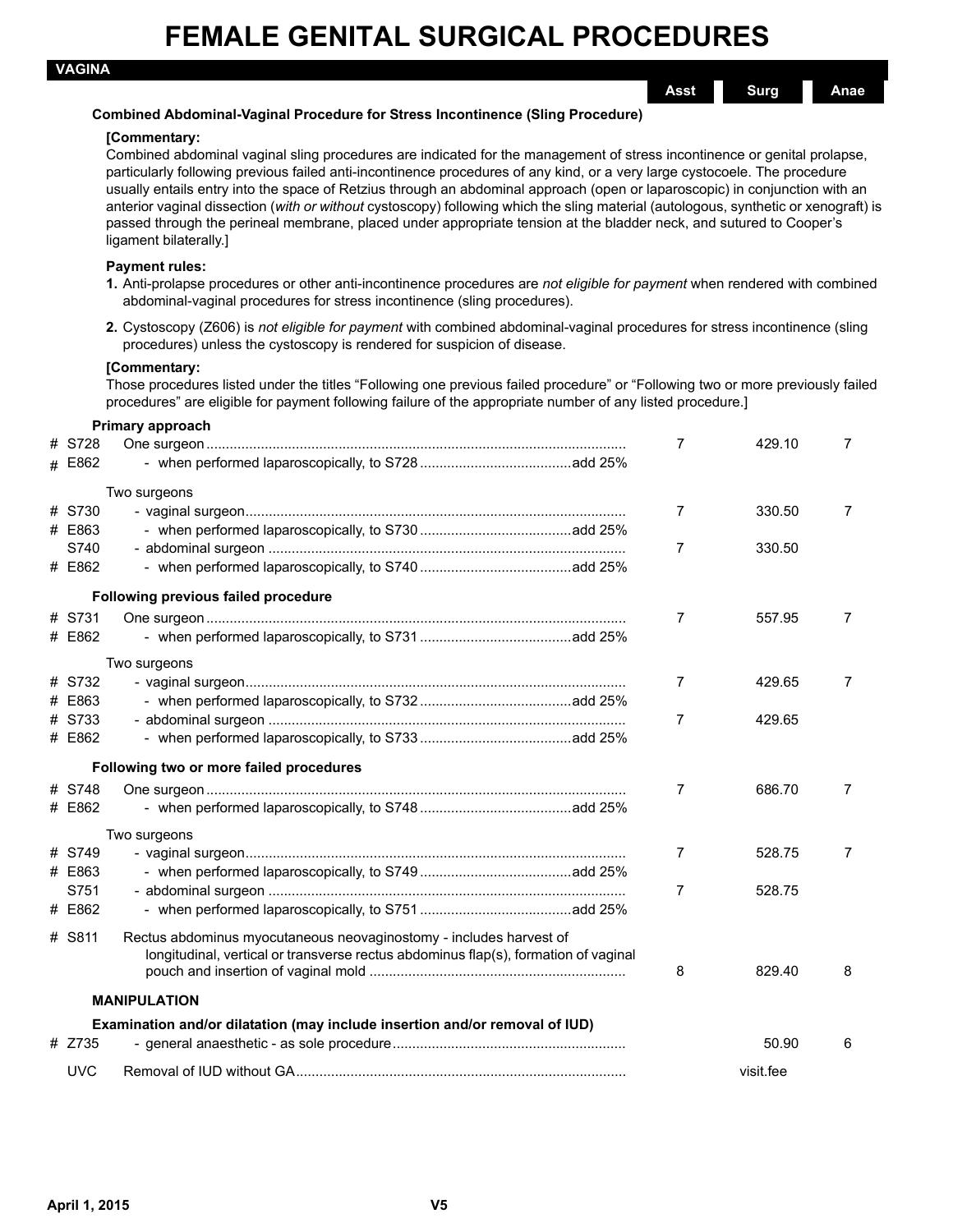| <b>CERVIX UTERI</b> |                                                                                                                                                            | Asst | <b>Surg</b> | Anae |
|---------------------|------------------------------------------------------------------------------------------------------------------------------------------------------------|------|-------------|------|
|                     | <b>ENDOSCOPY</b>                                                                                                                                           |      |             |      |
| Z731                | Initial investigation of abnormal cytology of vulva and/or vagina or cervix under<br>colposcopic technique with or without biopsy(ies) and/or endocervical |      | 50.90       |      |
| Z787                | Follow-up colposcopy with biopsy(ies) with or without endocervical curetting                                                                               |      | 50.90       |      |
| Z730                | Follow up colposcopy without biopsy with or without endocervical curetting                                                                                 |      | 25.50       |      |
|                     | Note:                                                                                                                                                      |      |             |      |
|                     | 1. A screening colposcopy is included in the assessment.                                                                                                   |      |             |      |
|                     | 2. Z720 is not eligible for payment with Z730, Z731 or Z787.                                                                                               |      |             |      |
|                     | <b>CAUTERIZATION</b>                                                                                                                                       |      |             |      |
| <b>UVC</b>          |                                                                                                                                                            |      | visit.fee   |      |
| Z732                |                                                                                                                                                            |      | 17.30       |      |
| Z724                |                                                                                                                                                            |      | 8.55        |      |
| # Z725              |                                                                                                                                                            |      | 50.90       | 6    |
|                     | <b>CONIZATION</b>                                                                                                                                          |      |             |      |
| # Z766              |                                                                                                                                                            |      | 78.00       |      |
| # S744              |                                                                                                                                                            | 6    | 173.15      | 6    |
| Z729                | Cryoconization, electroconization or CO <sub>2</sub> laser therapy with or without curettage for                                                           |      |             |      |
|                     | premalignant lesion (dysplasia or carcinoma in situ), out-patient procedure                                                                                |      | 38.35       |      |
|                     | <b>EXCISION</b>                                                                                                                                            |      |             |      |
| Z720                |                                                                                                                                                            |      | 20.00       | 6    |
| # S765              |                                                                                                                                                            | 6    | 173.55      | 6    |
|                     | <b>Cervical stump</b>                                                                                                                                      |      |             |      |
| # S766              |                                                                                                                                                            | 6    | 321.90      | 6    |
| # S767              |                                                                                                                                                            | 6    | 321.90      | 7    |
|                     | Note:                                                                                                                                                      |      |             |      |

Excision of cervical polyp(s) under *general anaesthesia*, submit using Z720.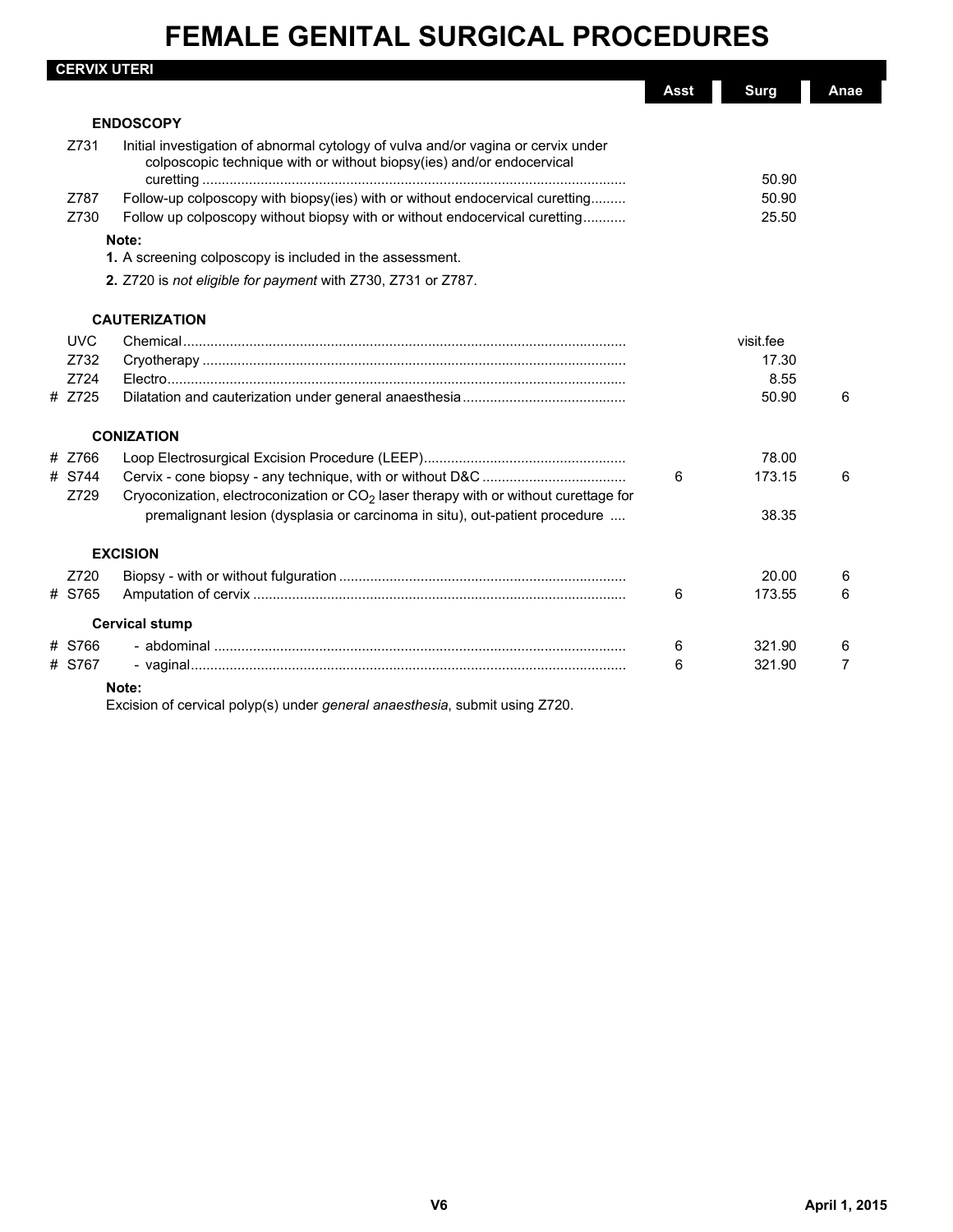|                  | <b>CORPUS UTERI</b>                                                                                                                               |      |                  |        |
|------------------|---------------------------------------------------------------------------------------------------------------------------------------------------|------|------------------|--------|
|                  |                                                                                                                                                   | Asst | <b>Surg</b>      | Anae   |
|                  | <b>REPAIR</b>                                                                                                                                     |      |                  |        |
| # S774           |                                                                                                                                                   | 6    | 142.50           | 6      |
|                  | <b>ENDOSCOPY</b>                                                                                                                                  |      |                  |        |
|                  | Hysteroscopy                                                                                                                                      |      |                  |        |
| # Z582           |                                                                                                                                                   |      | 105.40           | 6      |
| # Z583           |                                                                                                                                                   |      | 131.40           | 6      |
| # Z585           | - with cannulization of tube(s), lysis of intrauterine adhesions or embryo                                                                        |      |                  |        |
|                  |                                                                                                                                                   |      | 131.40           | 6      |
| # Z587           | - with resection of one or more endometrial polyps, with or without D&C                                                                           |      | 200.00           | 6      |
| # Z586           | - with lysis of intrauterine adhesions/synechiae requiring a minimum of 60                                                                        |      | 349.00           | 7      |
|                  | [Commentary:<br>Lysis of intrauterine adhesions/synechiae requiring less than 60 minutes constitutes the service described by Z585.]              |      |                  |        |
|                  | Note:                                                                                                                                             |      |                  |        |
|                  | Only one of Z582, Z583, Z585, Z587 or Z586 is eligible for payment for the same patient on the same day.                                          |      |                  |        |
|                  | <b>INCISION OR EXCISION</b>                                                                                                                       |      |                  |        |
| # E861           | - paracervical block - payable in addition to endometrial sampling, ablation or                                                                   |      |                  |        |
|                  | curettage by same physician in an office - unilateral or bilateral add                                                                            |      | 9.00             |        |
| Z770             |                                                                                                                                                   |      | 34.05            |        |
| E542             |                                                                                                                                                   |      | 11.15            |        |
| # S772           |                                                                                                                                                   |      | 218.65           | 6      |
|                  | Note:<br>Hysteroscopy (Z582, Z583, Z587) is not eligible for payment when rendered with endometrial ablation (S772).                              |      |                  |        |
|                  | <b>Abortion</b>                                                                                                                                   |      |                  |        |
| <b>UVC</b>       |                                                                                                                                                   |      | visit.fee        |        |
| # S768           |                                                                                                                                                   |      | 93.00            | 6      |
|                  |                                                                                                                                                   |      |                  |        |
| # S752<br># S785 | - induced - by any surgical technique up to and including 14 weeks gestation<br>- induced - by any surgical technique after 14 weeks of gestation |      | 112.40<br>189.85 | 6<br>6 |
|                  | <b>Payment rules:</b>                                                                                                                             |      |                  |        |
|                  | S785 is only eligible for payment if the length of gestation is confirmed by ultrasound.                                                          |      |                  |        |
| # S756           | - missed abortion, or evacuation of molar pregnancy, by any surgical technique                                                                    |      | 112.40           | 6      |
| # S770           |                                                                                                                                                   | 6    | 245.40           | 7      |
| # S783           |                                                                                                                                                   | 6    | 257.05           | 6      |
| # S754           | Diagnostic curettage (with or without cauterization, biopsy of cervix removal of                                                                  |      |                  |        |
|                  |                                                                                                                                                   |      |                  |        |
| # S764           |                                                                                                                                                   | 6    | 92.30<br>383.90  | 6<br>7 |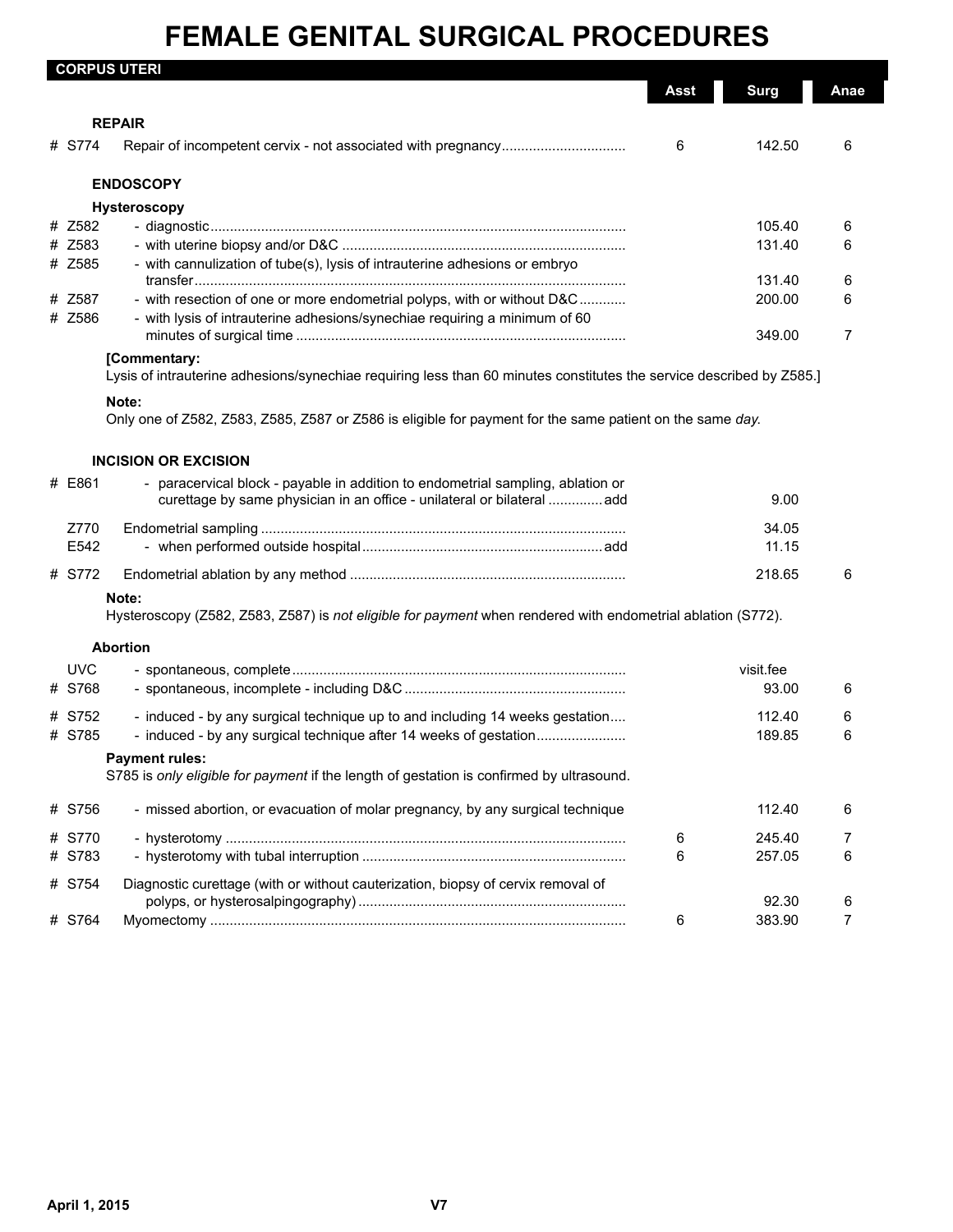|                  | <b>CORPUS UTERI</b>                                                                                                                                                         |      |             |                |
|------------------|-----------------------------------------------------------------------------------------------------------------------------------------------------------------------------|------|-------------|----------------|
|                  |                                                                                                                                                                             | Asst | <b>Surg</b> | Anae           |
|                  | <b>INCISION OR EXCISION</b>                                                                                                                                                 |      |             |                |
|                  | Hysterectomy - with or without adnexa (unless otherwise specified)                                                                                                          |      |             |                |
| # S757           |                                                                                                                                                                             | 6    | 463.00      | 7              |
| # S816           |                                                                                                                                                                             | 6    | 463.00      | $\overline{7}$ |
| # S758           | - with anterior and posterior vaginal repair and including enterocoele and/or vault                                                                                         | 6    | 616.60      | 6              |
| # S759           | - with anterior or posterior vaginal repair and including enterocoele and/or vault                                                                                          | 6    | 523.55      | 7              |
| # E090           | - removal of one or both ovaries with moderate or severe endometrosis, to                                                                                                   |      | 260.80      |                |
| # E862           | - when hysterectomy is performed laparoscopically, or with laparoscopic<br>assistance, abdominal or vaginal, to S757, S758, S759 or S816add 25%                             |      |             |                |
| # S710           |                                                                                                                                                                             | 6    | 680.65      | 6              |
| # S763           |                                                                                                                                                                             | 8    | 893.55      | 8              |
| # S762<br># E862 | - when performed laparoscopically, to S710, S763, S762 add 25%                                                                                                              | 8    | 801.10      | 8              |
|                  | Note:<br>S722, S760, S812, S813, S738, S741, S745, S747, S780, S781 and S782 are not eligible for payment when rendered with<br>S757, S816, S758, S759, S710, S763 or S762. |      |             |                |
| # S776<br># S781 | Staging pelvic lymphadenectomy for carcinoma (laparoscopic or open)<br>Staging Para-aortic lymphadenectomy for carcinoma (laparoscopic or open) (not                        | 6    | 431.20      | 6              |
|                  | eligible for payment when rendered with Z578 and/or S776)                                                                                                                   | 6    | 431.20      | 6              |
|                  | <b>REPAIR</b>                                                                                                                                                               |      |             |                |
|                  | Hysteroplasty                                                                                                                                                               |      |             |                |
| # S779           |                                                                                                                                                                             | 6    | 349.00      | 6              |
| # S775           |                                                                                                                                                                             | 6    | 431.45      | 7              |
| # S777           |                                                                                                                                                                             | 6    | 349.00      | 6              |
| # S778           |                                                                                                                                                                             | 6    | 349.00      | 6              |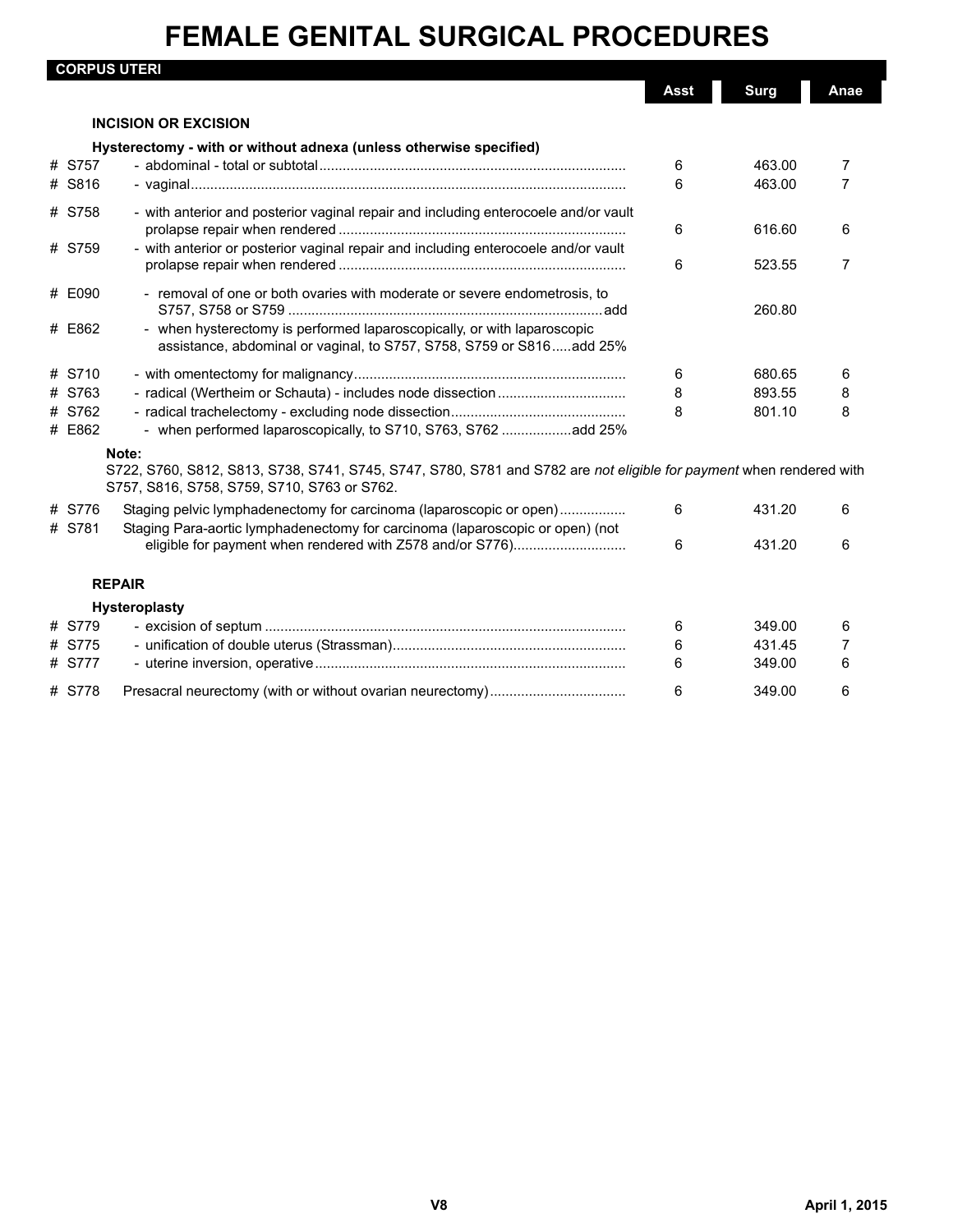$\overline{\phantom{a}}$ 

|                  | <b>FALLOPIAN TUBE</b>                                                                                                                  |        |                  |                     |
|------------------|----------------------------------------------------------------------------------------------------------------------------------------|--------|------------------|---------------------|
|                  |                                                                                                                                        | Asst   | <b>Surg</b>      | Anae                |
|                  | <b>EXCISION, SUTURE OR REPAIR</b>                                                                                                      |        |                  |                     |
|                  | <b>Ectopic pregnancy</b>                                                                                                               |        |                  |                     |
| # S784<br># E852 |                                                                                                                                        | 6      | 306.85<br>47.90  | $\overline{7}$      |
| # E860           |                                                                                                                                        |        | 131.45           |                     |
| # S738           |                                                                                                                                        | 6      | 306.85           | $\overline{7}$      |
| # S741           | Tubal occlusion/interruption/removal by any method or approach for the purpose of                                                      | 6      | 155.70           | 6                   |
|                  | Tubal plastic operation with/without operating microscope (unilateral or bilateral)                                                    |        |                  |                     |
| # S735           |                                                                                                                                        | 6      | 306.85           | 6                   |
| # S736<br>S739   |                                                                                                                                        | 6<br>6 | 359.55<br>407.45 | 7<br>$\overline{7}$ |
| # E862           | - when performed laparoscopically, to S735, S736 or S739 add 25%                                                                       |        |                  |                     |
|                  | Repair of extensive unilateral or bilateral tubal and peritubal disease                                                                |        |                  |                     |
|                  | For infertility, pelvic inflammatory disease or endometriosis with or without laser treatment and ureterolysis                         |        |                  |                     |
| # S743           |                                                                                                                                        | 8      | 616.60           | 8                   |
| # E862           |                                                                                                                                        |        |                  |                     |
|                  | Note:<br>1. Z737 or E854 are not eligible for payment when rendered same patient same day as S743 by any surgeon.                      |        |                  |                     |
|                  | 2. Reconstruction or repair for infertility following previous sterilization is not an insured service.                                |        |                  |                     |
|                  | 3. S162 is only eligible for payment in addition to S743 when records document that a transmural intestinal resection was<br>rendered. |        |                  |                     |
|                  | Laparoscopy                                                                                                                            |        |                  |                     |
| # Z552           |                                                                                                                                        | 6      | 131.45           | 6                   |
| # Z553           | - with biopsy and/or lysis of adhesions and/or removal of foreign body and/or                                                          | 6      | 173.25           | 6                   |
| E855             |                                                                                                                                        |        | 25.85            |                     |
| # E857           |                                                                                                                                        |        | 78.45            |                     |
| # Z737           |                                                                                                                                        | 6      | 215.80           | $\overline{7}$      |